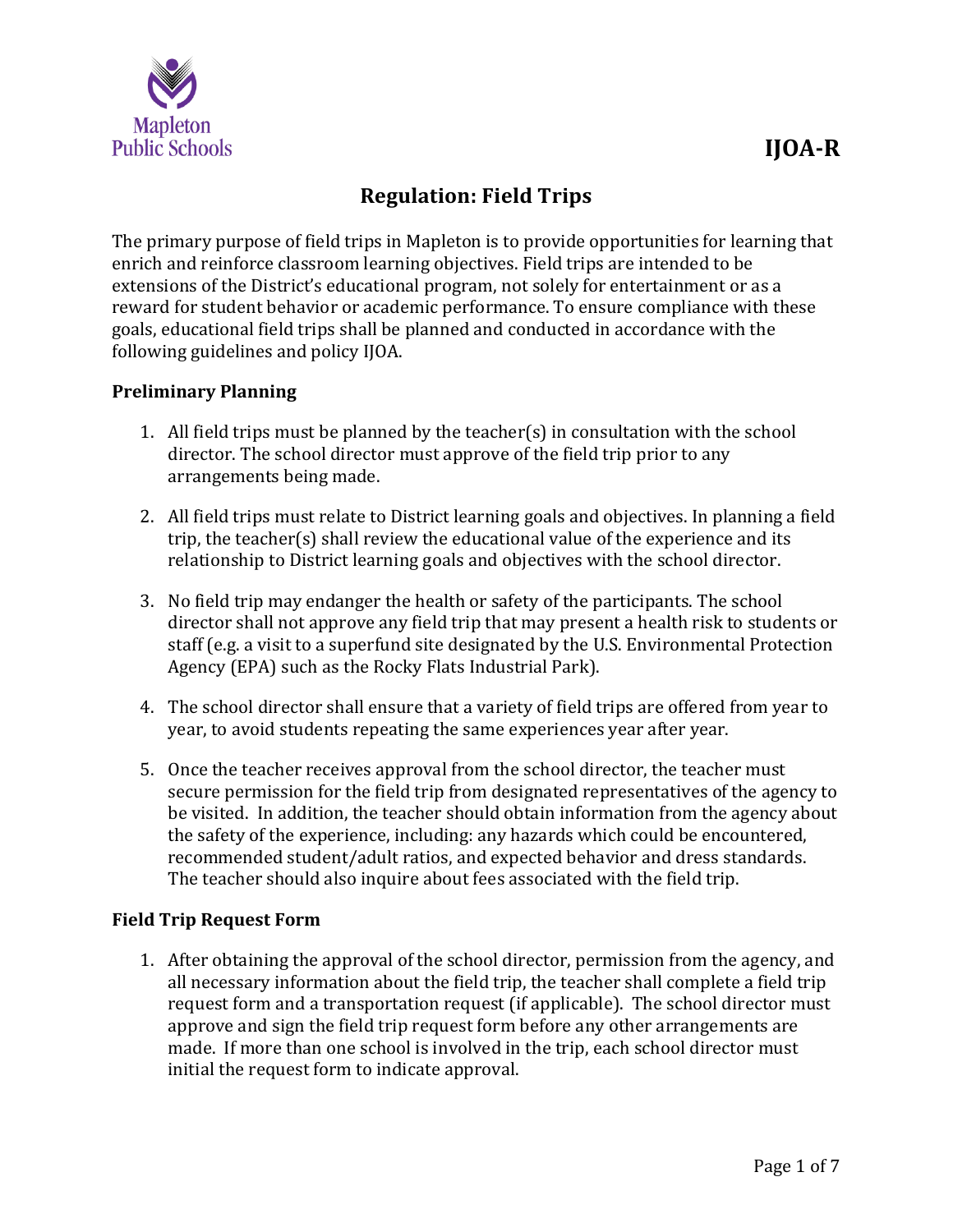

- 2. Trips outside of the Denver metropolitan area must be approved by the Superintendent (or designee) and the Risk Manager, who shall ensure that adequate insurance has been secured.
- 3. Any overnight trip, trips exceeding 200 miles round trip, and/or trips outside of the state of Colorado must additionally be approved by the Board of Education.

# **School Bus Transportation**

- 1. Once the field trip request form has been approved by all necessary District personnel, the teacher and the school director shall ensure that the transportation request form is received by the appropriate transportation official.
- 2. Bus transportation will be made available on a first-come, first-serve basis, and is only available between the hours of 9:15 a.m. and 1:30 p.m. Returns to the District can be scheduled after 4:30 p.m. if arrangements have been made for students returning to their homes (exceptions may be made for sporting events).
- 3. The Transportation Department assumes, upon receipt of a request for transportation, that the teacher has confirmed the date, times, and drop-off/pick-up location with the agency to be visited.
- 4. The Transportation Department will send an email confirmation indicating bus availability. The teacher should contact the Transportation Department if confirmation has not been received three days prior to the date of the requested trip.

# **Other Forms of Transportation**

- 1. Teachers may take students on educational field trips within reasonable walking distance of the school with approval of the school director. Walking field trips must include an appropriate number of adults to ensure all students are safe along the walk. Parents shall be notified that the students will be walking and asked to ensure the student wears appropriate footwear.
- 2. In order to utilize regional transportation district (RTD) buses, arrangements must be made between the school and the company directly. The school is responsible for payment. Parents must grant permission for the student to utilize public transportation. Students must remain with a teacher or adult volunteer during the entire trip.
- 3. Staff members may obtain special permission to transport students in private vehicles in accordance with policy EEAG: Student Transportation in Private Vehicles. Parents/adult volunteers shall not transport students in private vehicles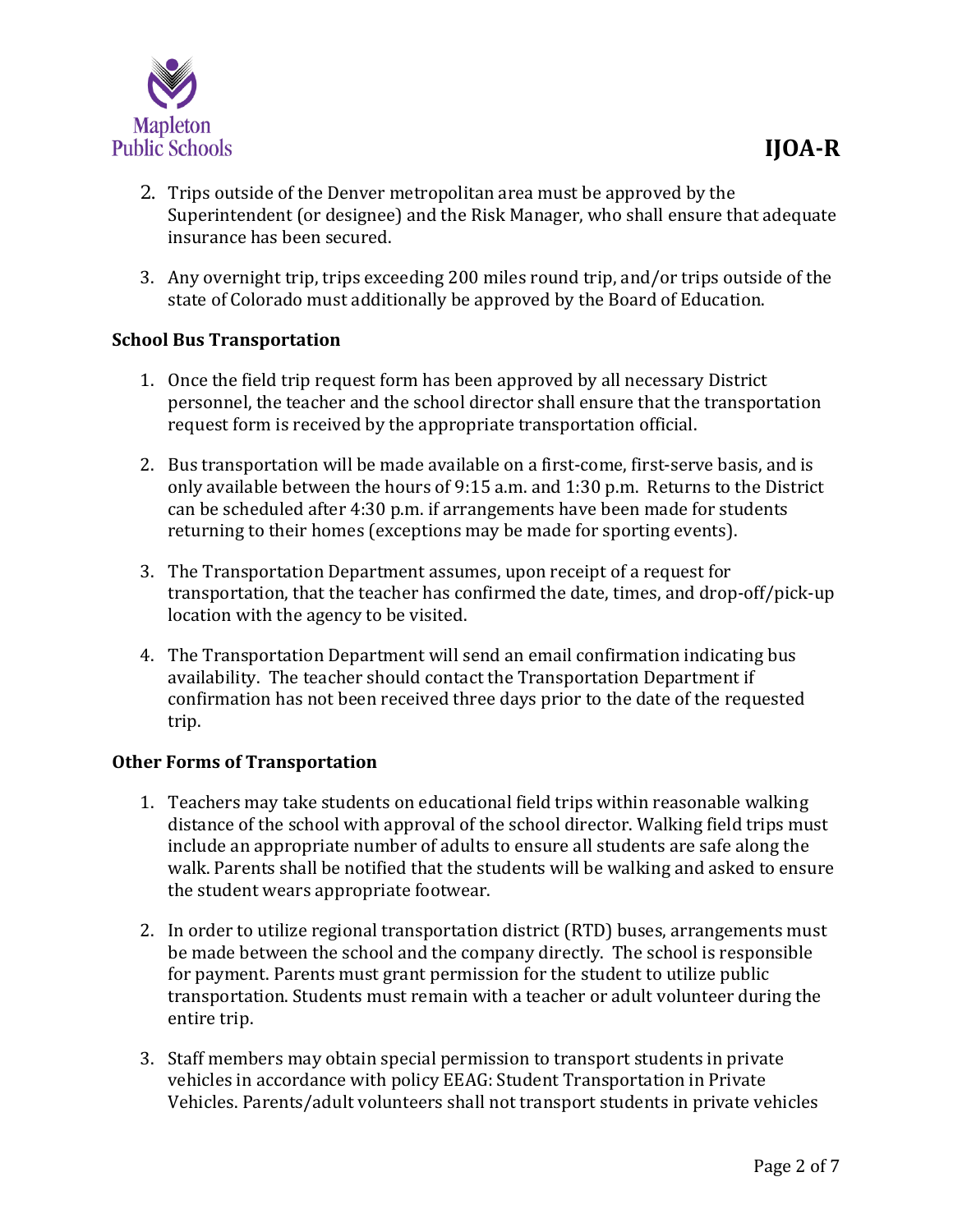

without express permission from the Superintendent (or designee) for the specific trip and if permission is granted, shall comply with all District policies and regulations that apply to staff members transporting students. Anyone granted permission to transport students in a private vehicle must also obtain written permission from each student's parent(s)/guardian(s) for that specific trip. The parent permission form must plainly state that students will be transported in private vehicles. Drivers must be at least 21 years old and shall carry their own liability insurance coverage in compliance with State law. A copy of the driver's license, motor vehicle record, and insurance card shall be placed on file with the appropriate administrative official prior to the transportation of students. The driver must also adequately identify the vehicle that will be driven. Drivers may only transport as many students as there are functional seatbelts and must comply with all traffic rules and regulations during the trip. Transportation by other students is strictly prohibited.

# **Insurance Requirements**

Certain field trips require additional insurance for the participants (i.e., out-of-state or overnight trip). If a field trip of this type is planned, the Risk Manager must be notified and his/her signature must be obtained indicating that adequate insurance has been secured before the trip will be approved.

# **Parent Notification**

Once a field trip has been approved, the teacher must provide parents with the following information in writing:

- 1. The purpose and destination of the trip;
- 2. Mode of transportation;
- 3. Eating arrangements;
- 4. Pertinent safety information, such as recommended clothing or shoes;
- 5. Date;
- 6. Time of departure, estimated time of return, and a detailed itinerary when a field trip extends beyond a regular school day;
- 7. Contact information for at least one teacher/staff member who will accompany students in the event of an emergency.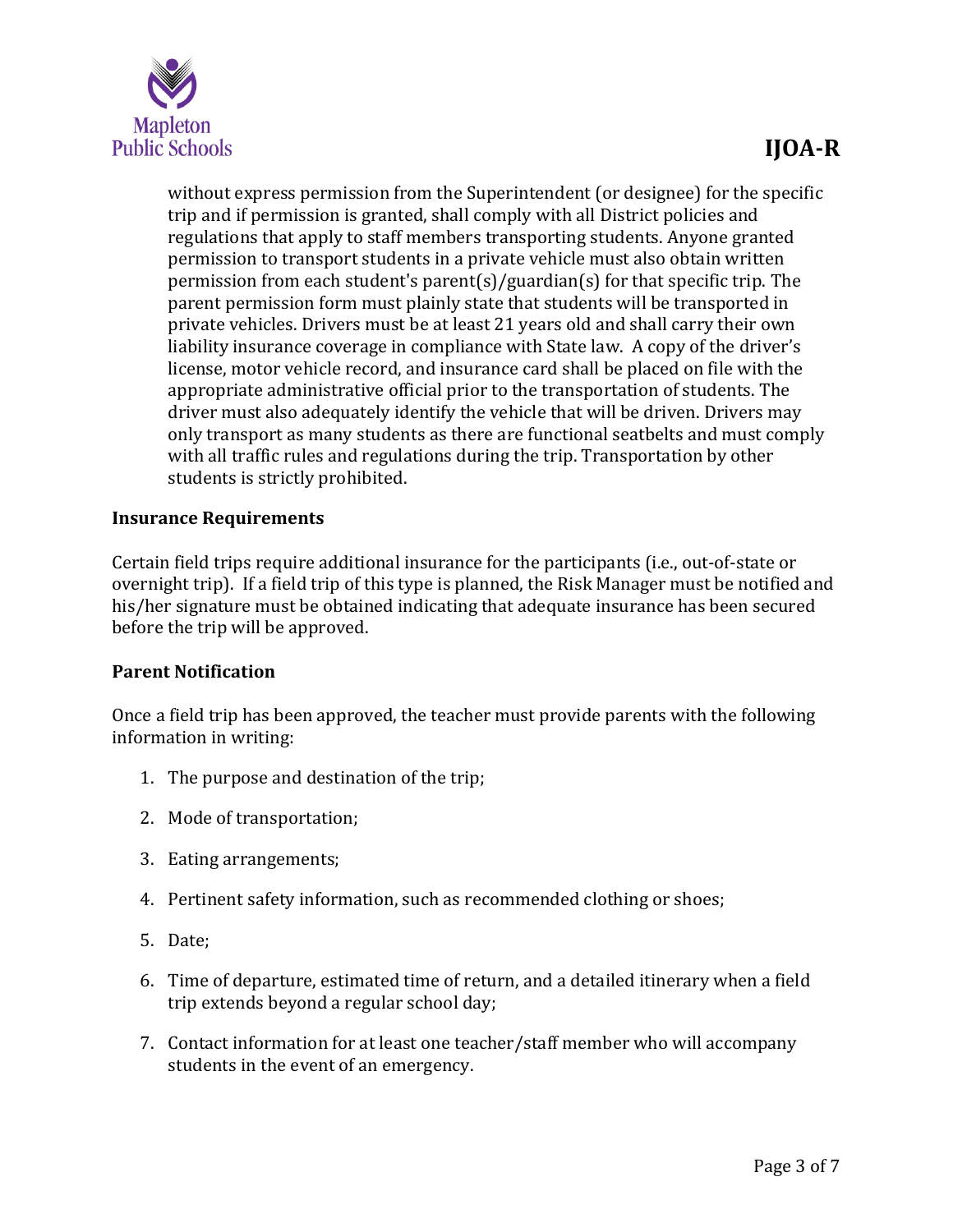

# **Parental Permission**

A parental permission slip is required for each student participating in the field trip, including walking trips. If parental permission cannot be obtained for a student, that student shall not participate in the field trip. Permission slips should be sent home at least two weeks before the date of the field trip and extra permission slips should be available in the school's main office.

# **Participation of Students**

All students should be permitted to participate in field trips. However, students who cannot be controlled may be excluded. Students who remain at school during the field trip must be given appropriate assignments during the time of the field trip.

#### **Supervision**

- 1. It is expected that the teacher of a group of students will accompany them on any field trip. A ratio of one adult to ten students is recommended for elementary students. A ratio of one adult to fifteen students is recommended for secondary schools. The ratios may be modified with the approval of the school director.
- 2. Teachers organizing the field trip are responsible for arranging for adult volunteers and informing the volunteers of their duties and responsibilities prior to the trip.
- 3. Students will not be permitted to leave the field trip group unless they are released to parents.
- 4. If students return to the school from a field trip after school hours, the teacher will make arrangements for their safe departure home, taking into account the age of the students and the hour of return.

#### **Cost**

Field trips will be approved on the basis of availability of funds. Care should be exercised to assure that the cost of the field trip is matched by the educational gains to be reaped by the trip. Students may be charged a moderate fee to cover admission in an educational field trip because of the expense. "Scholarship aid" should be provided for students needing assistance and included in the planning of the field trip.

#### **Safety**

1. The teacher has primary responsibility for the conduct of the students. The teacher should clearly define acceptable standards of conduct with the students and supervising adults in advance of the field trip.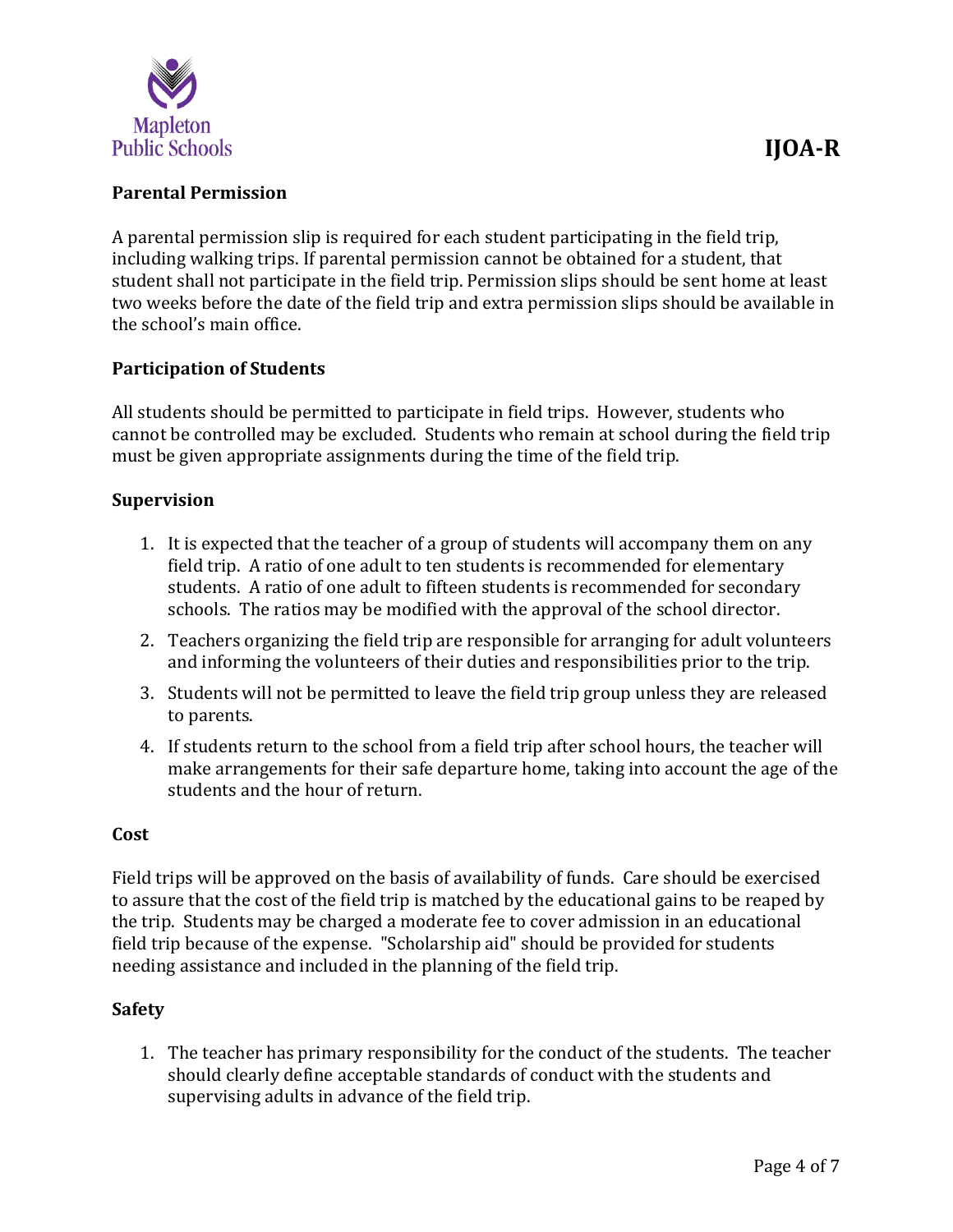- 2. Prior to the field trip the teacher should attempt to identify those conditions, locations, and specific actions, which may be hazardous and take reasonable steps to avoid those hazards, thereby reducing the likelihood of injury or property damage.
- 3. If a hazard presents itself during the trip, the teacher should take action to ensure students avoid the hazard even if it means termination of the trip.
- 4. Should an emergency situation occur on the field trip, the teacher is responsible for notifying the appropriate emergency personnel and the school director as soon as possible. If medical attention is required, parents will be contacted immediately.

# **Review/Evaluation**

After the field trip, the teacher will review and evaluate the learning experiences with the students, with the goal of helping the students relate what they learned during the field trip to units or topics being studied in the classroom. If a field trip has proven to be unsatisfactory, the teacher must file a letter with the school director outlining the reasons for dissatisfaction.

# **Letters of Appreciation**

After the field trip, the teacher should prepare and send a letter of appreciation to the person(s) who made the field trip possible, including parent volunteers, the agency sponsoring the experience, and/or donors who funded the experience. Students should participate in showing their appreciation when feasible.

# **Non-School Day and Overnight Trip Guidelines**

The following guidelines shall be additionally required for any overnight trip, or trip occurring on a non-school day.

# **1. Site Selection**

The responsible teacher(s) shall personally verify that the housing or camping facilities are safe and conducive to accomplishing the objectives of the field trip. The facilities should be easy to supervise, clean, able to accommodate the group, and be handicap accessible.

# **2. Norms, Expectations, and Parental Permission**

Permission slips should be sent home at least two weeks before the date of the field trip, along with a list of the norms and expectations for the trip. The list of norms and expectations shall be approved by the school director prior to being distributed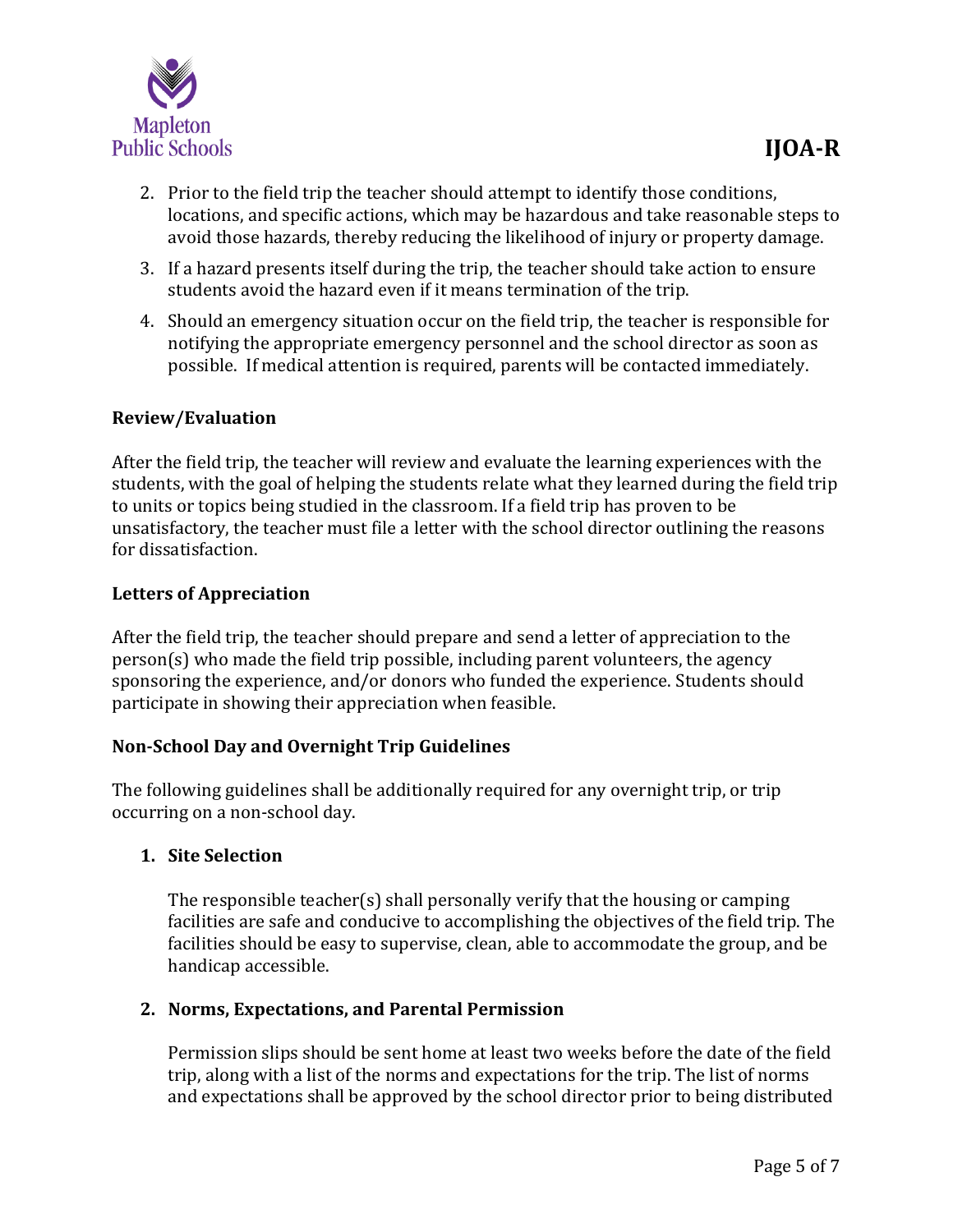

to students. The permission slip signed by the student's parent/guardian and an "Acknowledgement of Student Responsibilities" signed by the student and his/her parent/guardian must be received before the student is permitted to participate.

The list of norms and expectations must include, at a minimum, the following:

- Safe practices relating to all activities, including transportation;
- Curfew rules, if applicable;
- General conduct expectations, which reflect, at a minimum, District conduct and behavior standards;
- Statements concerning prohibitions on the use and/or possession of alcohol or drugs; and,
- Any additional rules or expectations related to the specific field trip, designed to ensure the safety of all participants.

# **3. Supervision**

- At least one District employee must accompany the students to provide supervision. These individuals are primarily responsible for ensuring the safety and wellbeing of the participants.
- Additional adult volunteers must be either District employees or parents of participating students.
- The District employees acting as supervisors are responsible for providing a written list of duties and responsibilities to each adult volunteer. A meeting must be held prior to the trip to discuss and clarify the expectations for adults and students while on the trip.
- A ratio of one adult to eight students is required for overnight trips.
- All adults participating in the trip are held to the same standards for alcohol and drug use as students and therefore should not possess, use, or be under the influence of drugs or alcohol at any time during the trip.
- District employees who are not fully qualified to supervise the trip should coopt or employ qualified individuals or organizations to take charge of the more technical activities included in the field trip.

# **4. Emergencies**

- Parents of participants must complete and sign an emergency release form and return it to the school prior to the trip.
- The District employee supervising the trip shall prepare and bring a complete list of names and telephone numbers of the participants and their emergency contact information, as well as a list of District employees/administrators for parents to contact in the event of an emergency. Copies of these lists will remain with the school administration.